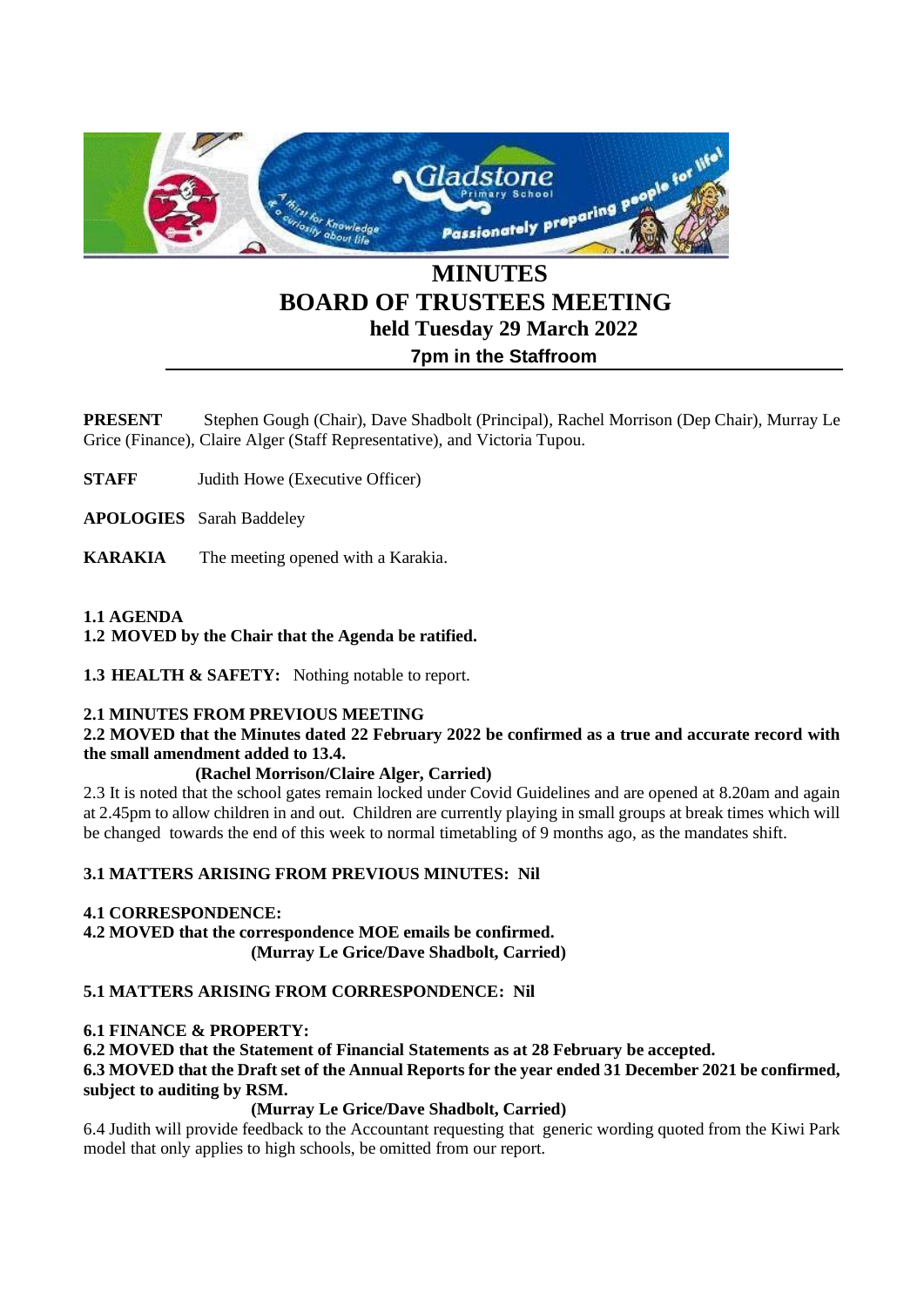#### **7.1 PRINCIPAL'S REPORT**

# **7.2 MOVED that the March Roll Return be accepted, as tabled.**

# **7.3 MOVED that the Principal's Report for March be accepted.**

## **(Stephen Gough/Murray Le Grice, Carried)**

7.4 It was noted that the vaccine mandate for education workers will take effect from midnight Monday 4 April and the removal of 'my vaccine passes'.

7.5 Board of Trustees Elections: NZSTA advise that consultations took place earlier in the year concerning the proposed changes in Regulations to allow elections to be conducted through electronic channels. The purpose is to increase voter participation.

Calendar to Date:

Regulations gazetted May/June 2022

Election Process starts 4 July

Elections take place  $5<sup>th</sup> - 23<sup>rd</sup>$  September

This means that current Board members will stay in office until after the September elections.

7.5 The Board gave an unanimous expression of appreciation to the Principal who has guided us all through the challenges of Covid times.

#### **8.1 PTA -** Nil

## **9.1 WHANAU FONO WORKING GROUP** A Hui is planned for 12 May.

#### **10.1 ENROLMENT COMMITTEE** Nil

## **11.1 POLICY COMMITTEE**

11.2 The School Docs App questionnaire was completed and submitted on 8 March. More to follow soon.

## **12.1 ENROLMENT COMMITTEE - Nil**

#### **13.1 GENERAL BUSINESS**

14.2 Additional Support Sub Committee:

It was noted that a survey had been circulated to the Board for discussion.

It was agreed that a range of families of the children who are involved in additional support at the start of term 2, will be invited to be involved in a focus session to discuss their experience with additional support, and for us to gain information and feedback around the things that they found positive and the things that we could modify or improve upon. This information will be used in the development of the next steps.

It will be followed in term 3 with the full survey to all families of students involved in additional support. The results will then be analysed, added to our initial Term 2 feedback.

14.3 Board Presentations – after discussion it was agreed that a calendar for Board meeting presentations will be drawn up for the remainder of the year It will be suggested to the teachers concerned that each presentation be kept to ten minutes, allowing for five minutes of conversation to follow.

14.4 It was agreed that a staff breakfast be organised to give the opportunity to Board members to make themselves known. The date will be Term 2, Monday 7.30am on 9 May.

## 14.4 **MOVED that the Board approve a \$60,000 budget for the creation and installation of the Pare kuaha which has been created by master carver Lyonel for Gladstone School, as part of the hall redevelopment.**

## **(Rachel Morrison/Murray Le Grice, Carried)**

14.5 Rachel suggested that a short video clip be made about the above project to share with families via the School APP. It was further suggested that a QR code be placed in the hall to be scanned by cell phones to create access to the history behind the Pare kuaha.